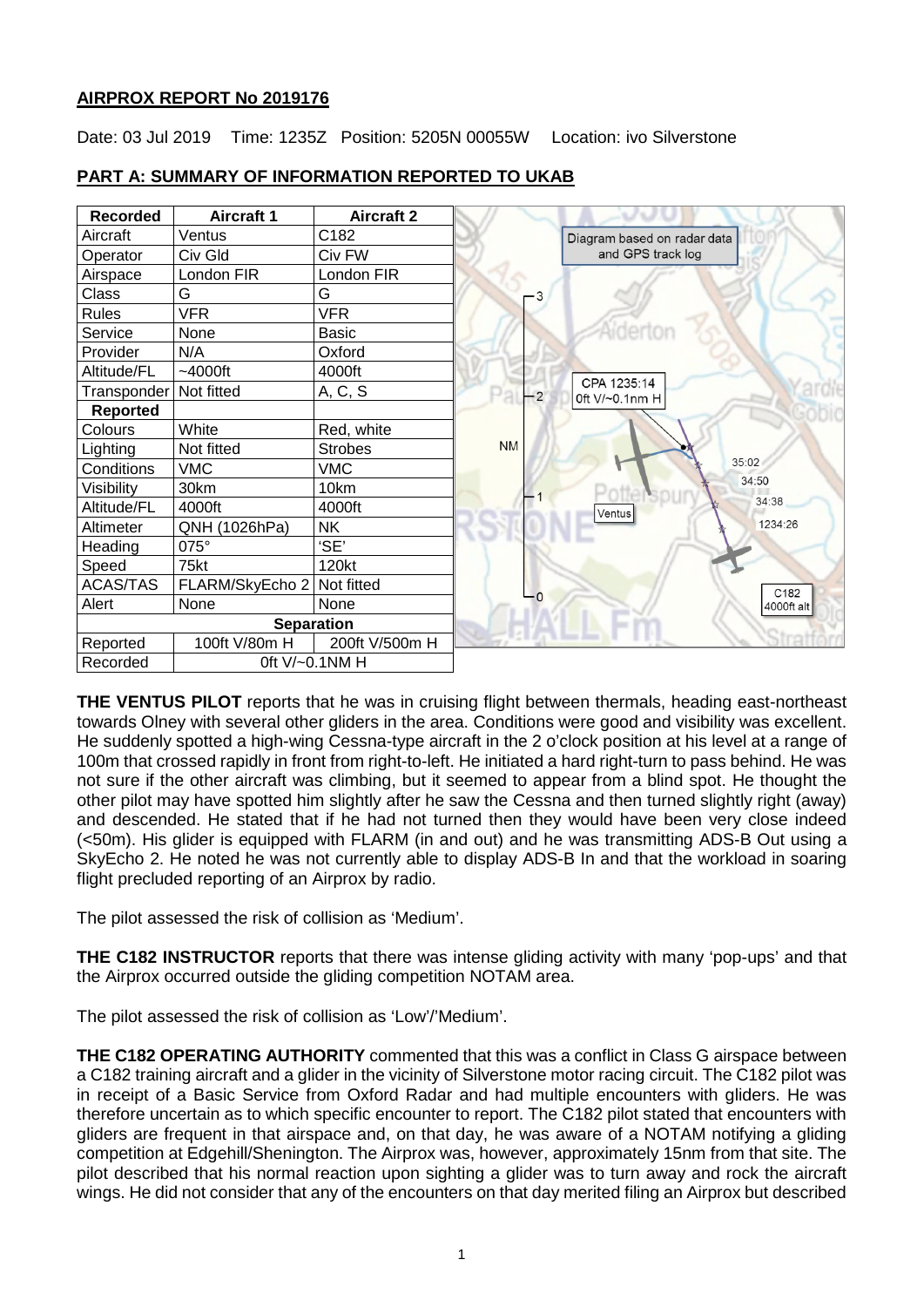them as 'everyday events'. As a way of mitigating the risk inherent with this type of event, the company is researching an update to their EFIS to include a suitable Traffic Advisory System in its C182 aircraft.

**THE OXFORD CONTROLLER** did not file a report.

## **Factual Background**

The weather at Oxford and Cranfield was recorded as follows:

EGTK 031220Z 05005KT 360V080 9999 FEW049 21/10 Q1027 EGTK 031250Z 05005KT 010V070 CAVOK 21/08 Q1027 EGTC 031220Z 02005KT 310V050 9999 FEW048 20/08 Q1027 EGTC 031250Z 04005KT 360V070 9999 FEW048 21/08 Q1027

## **Analysis and Investigation**

## **UKAB Secretariat**

The Ventus and C182 pilots shared an equal responsibility for collision avoidance and not to operate in such proximity to other aircraft as to create a collision hazard<sup>[1](#page-1-0)</sup>. If the incident geometry is considered as converging then the C18[2](#page-1-1) pilot was required to give way to the Ventus<sup>2</sup>.

## **Comments**

## **BGA**

It is very good to see some glider pilots adopting ADS-B Out technology to maximise their electronic visibility, and we are pleased to read that the C182 operator is considering a TAS installation. However, without near-universal fitment and interoperability, lookout will remain the primary barrier available in the Open FIR, and was effective, albeit late, in this case. It is a common misconception that Gliding Competition NOTAMs mean that glider traffic will be contained within the NOTAM area; during the summer months gliders may be encountered almost anywhere in Class G.

#### **Summary**

An Airprox was reported when a Ventus and a C182 flew into proximity near Silverstone motor racing circuit at 1235hrs on Wednesday 3rd July 2019. Both pilots were operating under VFR in VMC, the Ventus pilot not in receipt of a FIS and the C182 pilot in receipt of a Basic Service from Oxford Radar.

## **PART B: SUMMARY OF THE BOARD'S DISCUSSIONS**

Information available consisted of reports from both pilots and radar photographs/video recordings. Relevant contributory factors mentioned during the Board's discussions are highlighted within the text in bold, with the numbers referring to the Contributory Factors table displayed in Part C.

The Board first discussed the Ventus pilot's actions and agreed that he had made more effort than most by equipping the glider with FLARM and ADS-B Out. Unfortunately, the C182 transponder was not compatible with the glider TAS (**CF5**) and no alert could be generated. In the event, the Ventus pilot saw the C182 at a late stage (**CF7**) and took emergency avoiding action. Members discussed whether the C182 instructor or student had seen the Ventus and surmised from the report that they either had not seen it or had seen it at such a late stage that they could not have affected the separation at CPA; effectively a non-sighting (**CF6**). Neither pilot had had SA on the position and track of the other aircraft (**CF1**, **CF4**) and members wondered whether either or both pilots would have been better served by obtaining a surveillance based FIS. It was acknowledged that this may not have been possible at the position of the Airprox and that a glider pilot may not hold an R/T license or have the capacity to do so

 $\overline{\phantom{a}}$ 

<span id="page-1-0"></span><sup>1</sup> SERA.3205 Proximity.

<span id="page-1-1"></span><sup>&</sup>lt;sup>2</sup> SERA.3210 Right-of-way (c)(2) Converging.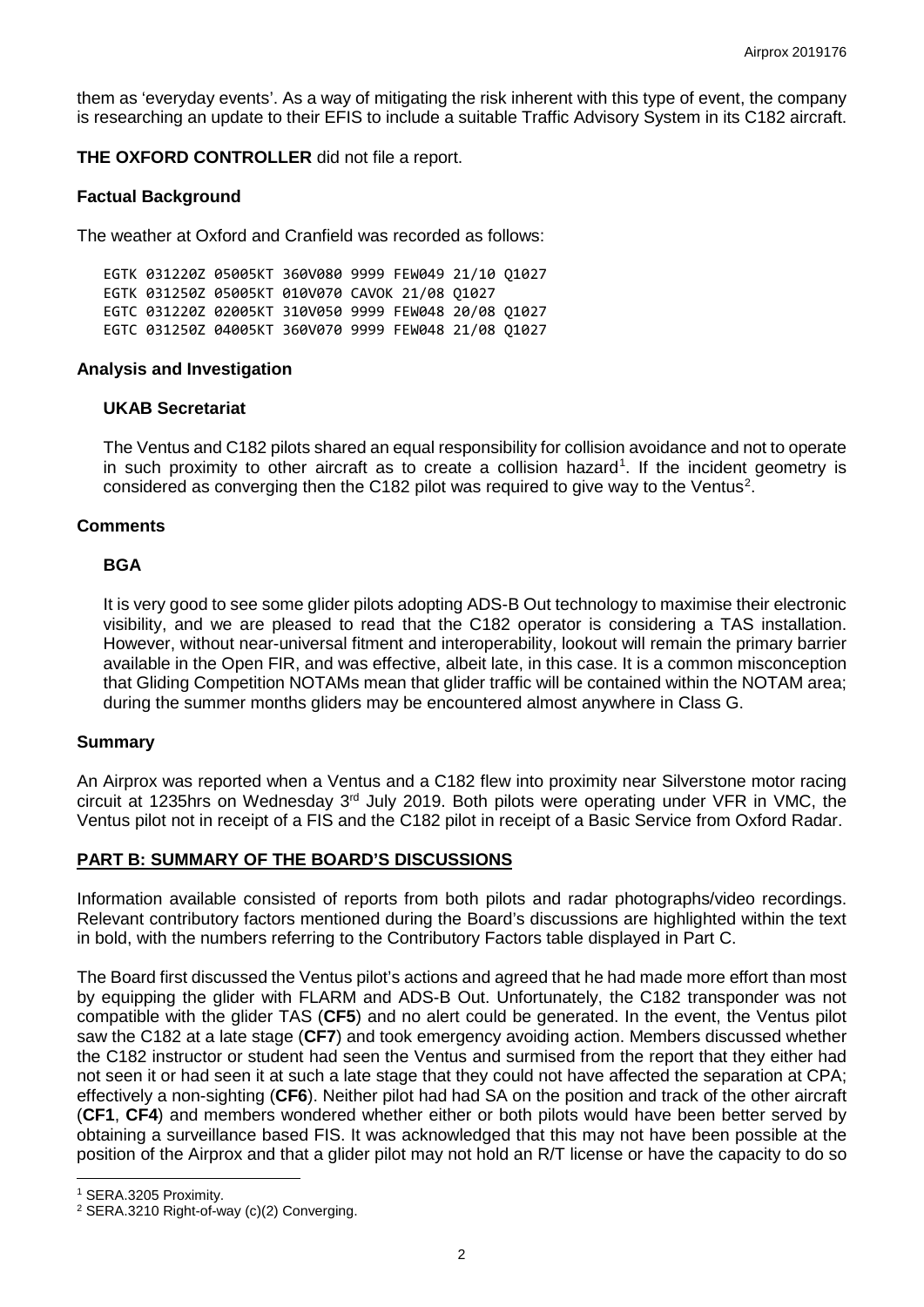in any case [UKAB Post-Board note: In subsequent discussion with the C182 pilots it transpired that a Traffic Service had been requested but could not be provided due to controller workload]. The Airprox also highlighted what members thought may be common misconceptions regarding gliding competition NOTAMs in that the competition route tasking will cover an area well outside the NOTAM and that many gliders not operating in the competition will likely be airborne on a fine weather summer day [UKAB Post-Board Note: The Ventus pilot remarked that he had not been involved in the NOTAM'd competition and was operating from an entirely different airfield, thereby highlighting the fact that a gliding NOTAM will only warn of a part of total gliding activity on any given day]. The gliding member showed the Board a map of the 141 gliding flights operating with FLARM on that day, and commented that this likely represented a fraction of the total number of gliders flying on the day.

Regarding the risk, some members felt that the Ventus pilot's assessment of the risk as 'Medium' indicated that a risk assessment of Category C was appropriate (no risk of collision). However, after further discussion, members agreed that the resultant separation, the late sighting by the Ventus pilot (and the fact that he had conducted a hard turn to avoid), and the non- or effectively non-sighting by the C182 crew, were such that safety had been much reduced below the norm and so an assessment of risk Category B was appropriate.

# **PART C: ASSESSMENT OF CONTRIBUTORY FACTORS AND RISK**

#### Contributory Factors:

|           | 2019176                                                        |                                            |                                                                     |  |  |  |  |  |
|-----------|----------------------------------------------------------------|--------------------------------------------|---------------------------------------------------------------------|--|--|--|--|--|
| <b>CF</b> | Factor                                                         | <b>Description</b>                         | Amplification                                                       |  |  |  |  |  |
|           | <b>Ground Elements</b>                                         |                                            |                                                                     |  |  |  |  |  |
|           | • Situational Awareness and Action                             |                                            |                                                                     |  |  |  |  |  |
| 1         | Contextual                                                     | • Situational Awareness and Sensory Events | Not required to monitor the aircraft under the agreed<br>service    |  |  |  |  |  |
|           | <b>Flight Elements</b>                                         |                                            |                                                                     |  |  |  |  |  |
|           | • Situational Awareness of the Conflicting Aircraft and Action |                                            |                                                                     |  |  |  |  |  |
| 4         | Contextual                                                     | • Situational Awareness and Sensory Events | Generic, late, no or incorrect Situational Awareness                |  |  |  |  |  |
|           | • Electronic Warning System Operation and Compliance           |                                            |                                                                     |  |  |  |  |  |
| 5         | Technical                                                      | • ACAS/TCAS System Failure                 | Incompatible CWS equipment                                          |  |  |  |  |  |
|           | • See and Avoid                                                |                                            |                                                                     |  |  |  |  |  |
| 6         | <b>Human Factors</b>                                           | • Monitoring of Other Aircraft             | Non-sighting or effectively a non-sighting by one or<br>both pilots |  |  |  |  |  |
| 7         | <b>Human Factors</b>                                           | • Monitoring of Other Aircraft             | Late-sighting by one or both pilots                                 |  |  |  |  |  |

Degree of Risk: B.

Recommendation: Nil.

#### Safety Barrier Assessment<sup>[3](#page-2-0)</sup>

In assessing the effectiveness of the safety barriers associated with this incident, the Board concluded that the key factors had been that:

#### **Ground Elements:**

 $\overline{\phantom{a}}$ 

<span id="page-2-0"></span><sup>&</sup>lt;sup>3</sup> The UK Airprox Board scheme for assessing the Availability, Functionality and Effectiveness of safety barriers can be found on the [UKAB Website.](http://www.airproxboard.org.uk/Learn-more/Airprox-Barrier-Assessment/)